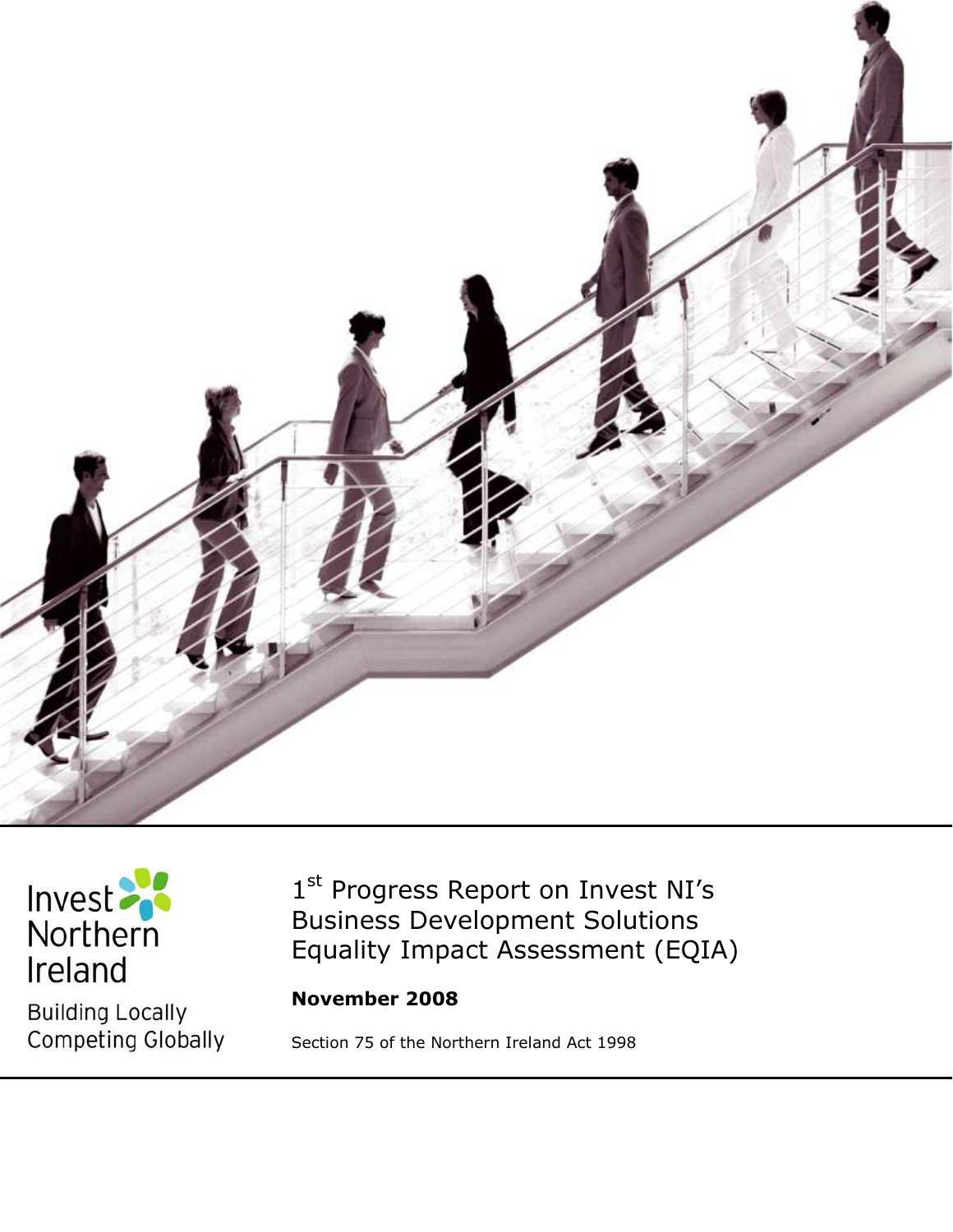### **INTRODUCTION**

As an agency of the Department of Enterprise, Trade and Investment (DETI), Invest NI's role is to provide support to businesses by delivering the Government's economic development strategies.

In particular we:

- Support new and existing businesses, particularly those capable of growing through sales outside Northern Ireland;
- Encourage companies to increase investment in all aspects of innovation, not only research and development (R&D); and
- Attract new investment into Northern Ireland.

We work with many other organisations at a local, national and international level, including councils, universities, the wider education sector, government departments and agencies, business organisations and international networks.

# **BACKGROUND**

Invest NI has an Equality Scheme in place which sets out its commitment to the Section 75 Statutory Equality Duties and contains a timetable for undertaking a series of Equality Impact Assessments (EQIAs). The Equality Scheme was ratified by the Equality Commission for Northern Ireland on 19 November 2003.

In line with the EQIA timetable, Invest NI has carried out an EQIA of its Business Development Solutions Policy during June 2007. The aim of this Policy is to:

**help companies grow by focusing on capability-building factors** 

**which will contribute to increasing competitiveness,** 

**international expansion and investing in research and** 

#### **development.**

The draft EQIA went out for a 12 week consultation period in June 2007. Following the close of this consultation a final report was published in November 2007. The final report outlined the actions/recommendations which Invest NI committed to take forward and to monitor on an annual basis.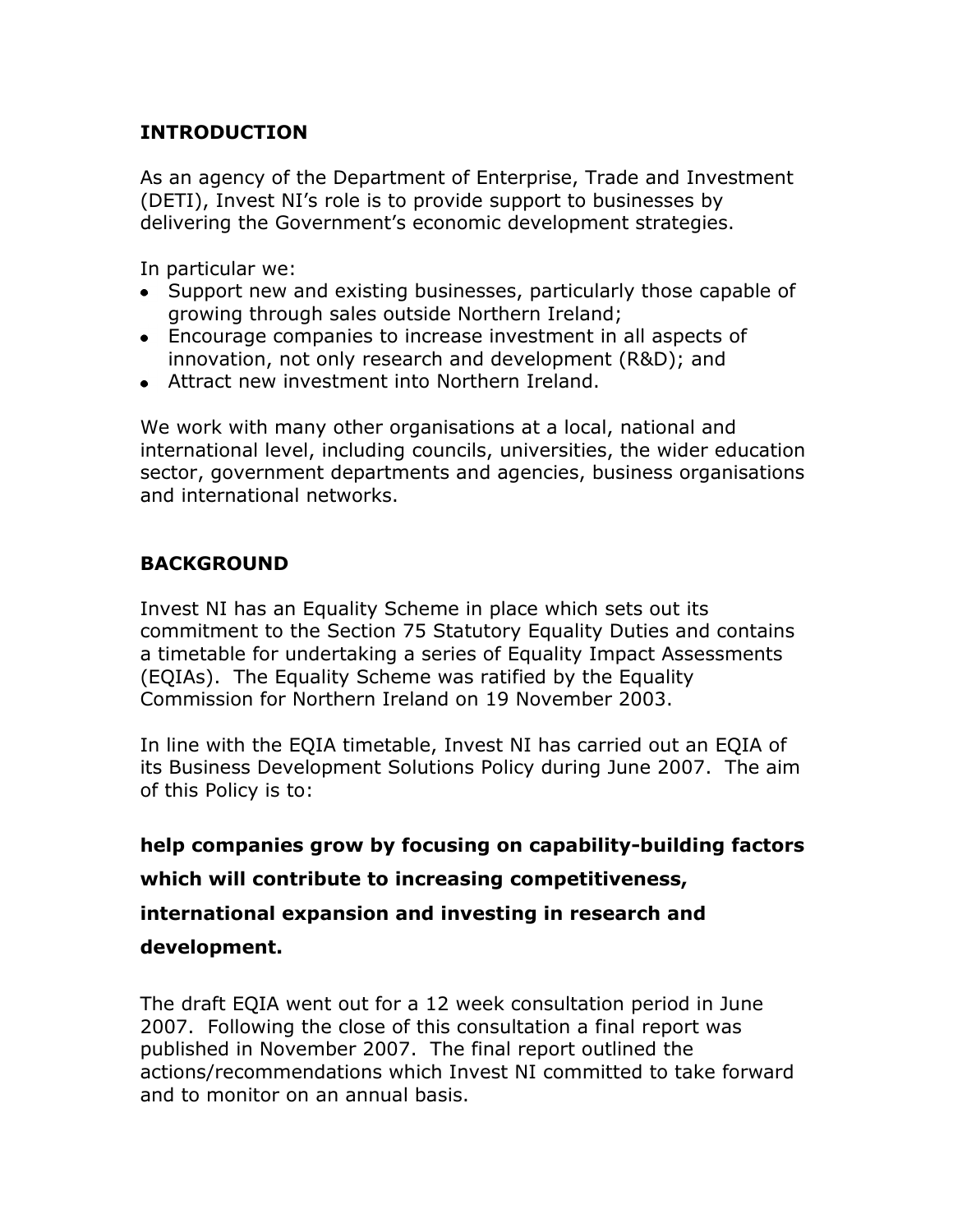## **CURRENT POSITION**

Invest NI has now undertaken a review of the actions/recommendations contained in the final report and would like to highlight the progress made to date against each recommendation. The table below outlines progress made up to November 2008:

| <b>Point</b> | <b>Recommendation</b>                                                                                                                                                                                                                 | Progress up to 31/10/08                                                                                                                                                                                                                                                                                                                        |
|--------------|---------------------------------------------------------------------------------------------------------------------------------------------------------------------------------------------------------------------------------------|------------------------------------------------------------------------------------------------------------------------------------------------------------------------------------------------------------------------------------------------------------------------------------------------------------------------------------------------|
| $\mathbf{1}$ | Set up an effective equality<br>monitoring strategy in<br>conjunction with the Equality<br><b>Commission for Northern</b><br>Ireland.                                                                                                 | Invest NI has a monitoring<br>strategy in place which will<br>enable it to request Section 75<br>information from both<br>individuals and companies<br>who receive interventions.<br>Reports on this data will be<br>run in June 2009 however it is<br>envisaged that this process<br>may take time to embed and<br>yield substantial results. |
| 2            | Additional criteria for<br>programmes or schemes will<br>be clearly defined and set out;<br>and any potential adverse<br>impacts associated with these<br>criteria will be considered.                                                | The majority of BDS<br>programmes target client<br>companies, although on the<br>rare occasion where these<br>programmes do target<br>individuals there have been<br>defined criteria set out and<br>reasons as to why this is the<br>case. There is also ongoing<br>screening of all programmes<br>to ensure equality of<br>opportunity.      |
| 3            | When a BDS programme<br>targets certain groups then<br>the reasons for targeting<br>these groups will be made<br>transparent. A review of<br>programme accessibility will<br>also be undertaken to ensure<br>consistency of approach. | Where a BDS programme<br>targets a certain grouping<br>then there will be clear<br>reasoning for this. We will<br>also be undertaking a<br><b>Communications and Access</b><br>EQIA in 2009 to review<br>accessibility to Invest NI as an<br>organisation and this will<br>include accessibility to our<br>programmes.                         |

# **RECOMMENDATIONS AND PROGRESS TABLE**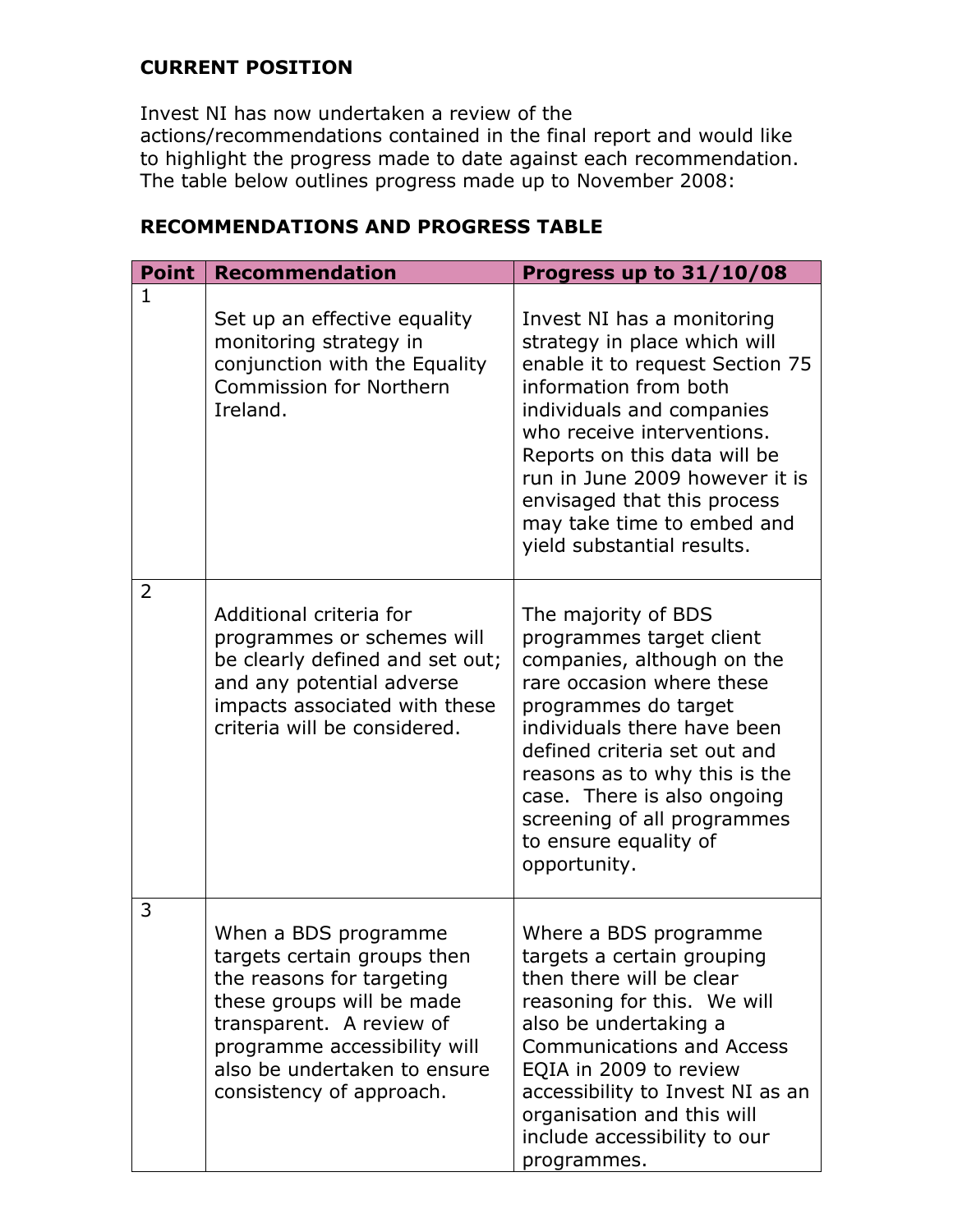| 4 | There will be ongoing training<br>of front line staff and in<br>particular Client Executives in<br>Section 75. Where external<br>consultants are employed then<br>their responsibilities under<br>Section 75 will also be made<br>clear, and this will include any<br>training requirements. | All Invest NI staff have<br>received equality and diversity<br>training and this will continue<br>for any new staff entering into<br>the organisation. In 07/08<br>staff also received specific<br>disability awareness training<br>and tailored training will be<br>ongoing for all staff. We have<br>also been working with the<br><b>Central Procurement</b><br>Directorate to ensure all<br>external consultants are made<br>aware of our Section 75<br>obligations. |
|---|----------------------------------------------------------------------------------------------------------------------------------------------------------------------------------------------------------------------------------------------------------------------------------------------|--------------------------------------------------------------------------------------------------------------------------------------------------------------------------------------------------------------------------------------------------------------------------------------------------------------------------------------------------------------------------------------------------------------------------------------------------------------------------|
| 5 | Each programme will make<br>clear, in all documentation,<br>that materials can be made<br>available in alternative<br>formats where necessary and<br>on request.                                                                                                                             | All major corporate<br>publications state that Invest<br>NI will make them available,<br>on request, in alternative<br>formats. We will however<br>review this through the course<br>of the Communications and<br>Access EQIA and make<br>changes where appropriate.                                                                                                                                                                                                     |
| 6 | Marketing of BDS programmes<br>and services among minority<br>communities will be<br>considered as part of a<br>broader positive action<br>programme.                                                                                                                                        | In August 2008 Invest NI held<br>an Engaging Ethnic Minority<br>Enterprise seminar in<br>conjunction with NICEM. This<br>seminar promoted Invest NI<br>programmes and how this<br>grouping could best avail of<br>the assistance on offer.                                                                                                                                                                                                                               |
| 7 | All application forms will use a<br>format with clear fonts,<br>layout, and colours etc. that<br>are accessible to those with<br>special needs.                                                                                                                                              | We have developed and<br>produced "Making Information<br>More Accessible" guidelines<br>which are held on Invest NI's<br>intranet and accessible to all<br>staff. We will review this<br>again as we conduct our<br><b>Communications and Access</b><br>EQIA.                                                                                                                                                                                                            |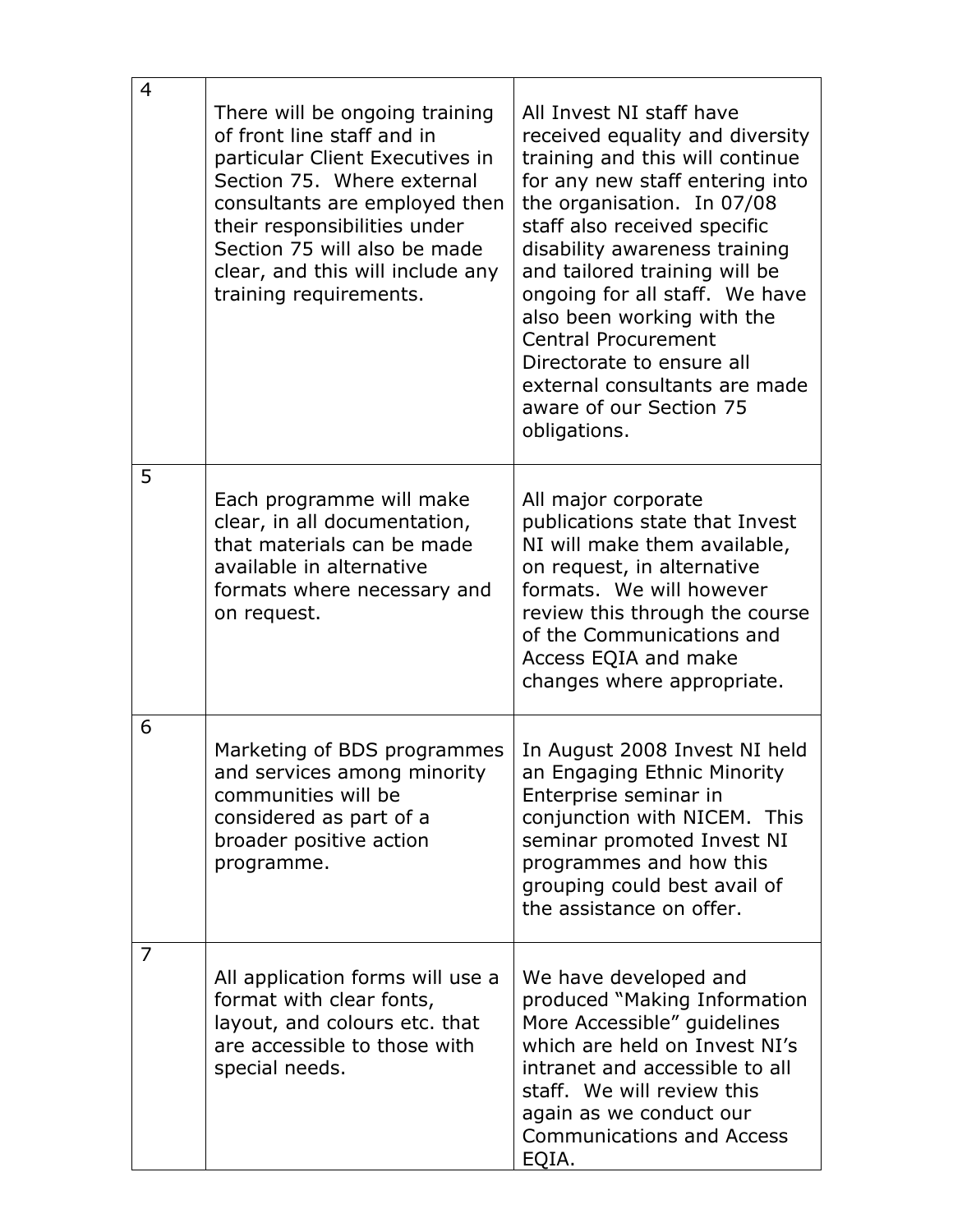#### **INFORMATION**

If you would like to view the draft Business Development Solutions EQIA or the Business Development Solutions EQIA Final Report, you can do so by accessing the Invest NI website at:

[www.investni.com/equality](http://www.investni.com/equality)

Alternatively, you can obtain a hard copy of the reports by contacting:

The Equality Team Invest Northern Ireland Strategic Management and Planning Bedford Square Bedford Street Belfast BT2 7ES

| Tel:       | 028 9069 8273 |
|------------|---------------|
| Fax:       | 028 9043 6536 |
| Textphone: | 028 9069 8585 |

E-Mail: [equality@investni.com](mailto:equality@investni.com)

If you have any queries about this document and/or its availability in alternative formats (including Braille, disk, audio cassette or in minority languages to meet the needs of those who are not fluent in English), then please contact the Equality Team at the above mentioned address.